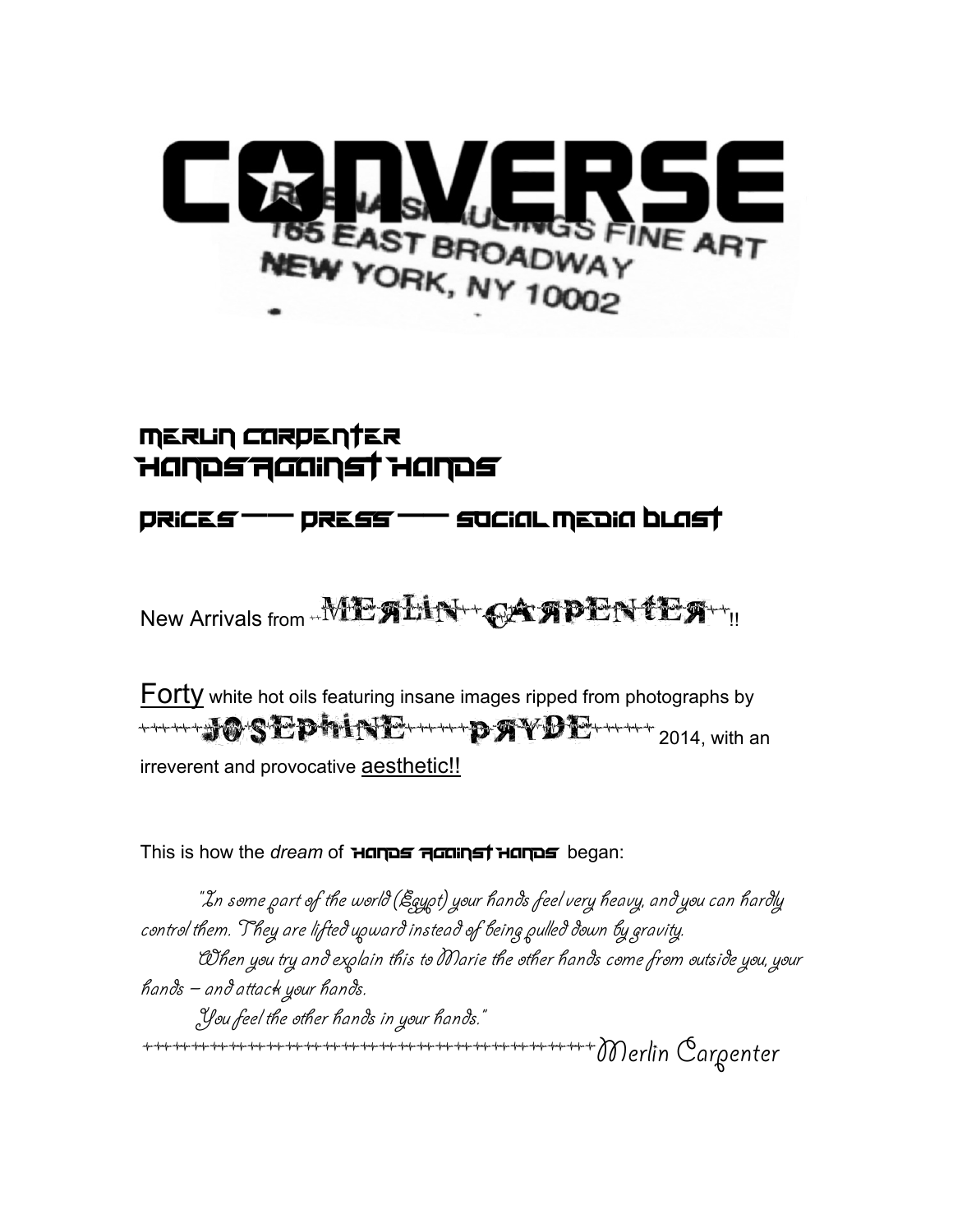Each look has a name selected by **MERLIN CORPENTER**. Yeah? Check it out all the names of the 2015 works in the office, from left to right — and the 2011/2015 works in the gallery space from left to right — this is so  $\mathcal{IICKKKK}$ !

"...the interest which an individual has in society is in precisely inverse proportion to the interest society takes in him...", \$40,000.

"The existence of capital is *his* existence, his *life*; as it determines the tenor of his life in a manner indifferent to him.", \$40,000.

"...the better formed his product, the more deformed becomes the worker...", \$40,000.

"It produces intelligence - but for the worker idiocy, cretinism.",  $$40,000$ .

"...his personal life or what is life other than activity - as an activity which is turned against him...", \$40,000.

"What is animal becomes human and what is human becomes animal.", \$40,000.

"...activity as suffering, strength as weakness, begetting as emasculating...", \$40,000.

"House-rent stands in inverse proportion to industrial poverty.", **\$40,000.** 

"The medium through which estrangement takes place is itself *practical*.", \$40,000.

"...human activity as *capital* - in which all the natural and social determinateness of the object is *extinguished*...", \$40,000.

"...labour itself, I say, is harmful and pernicious...",  $$40,000$ .

"...man as a mere *workman* who may therefore daily fall from his filled void into the absolute void - into his social, and therefore actual, non-existence.",

### \$40,000.